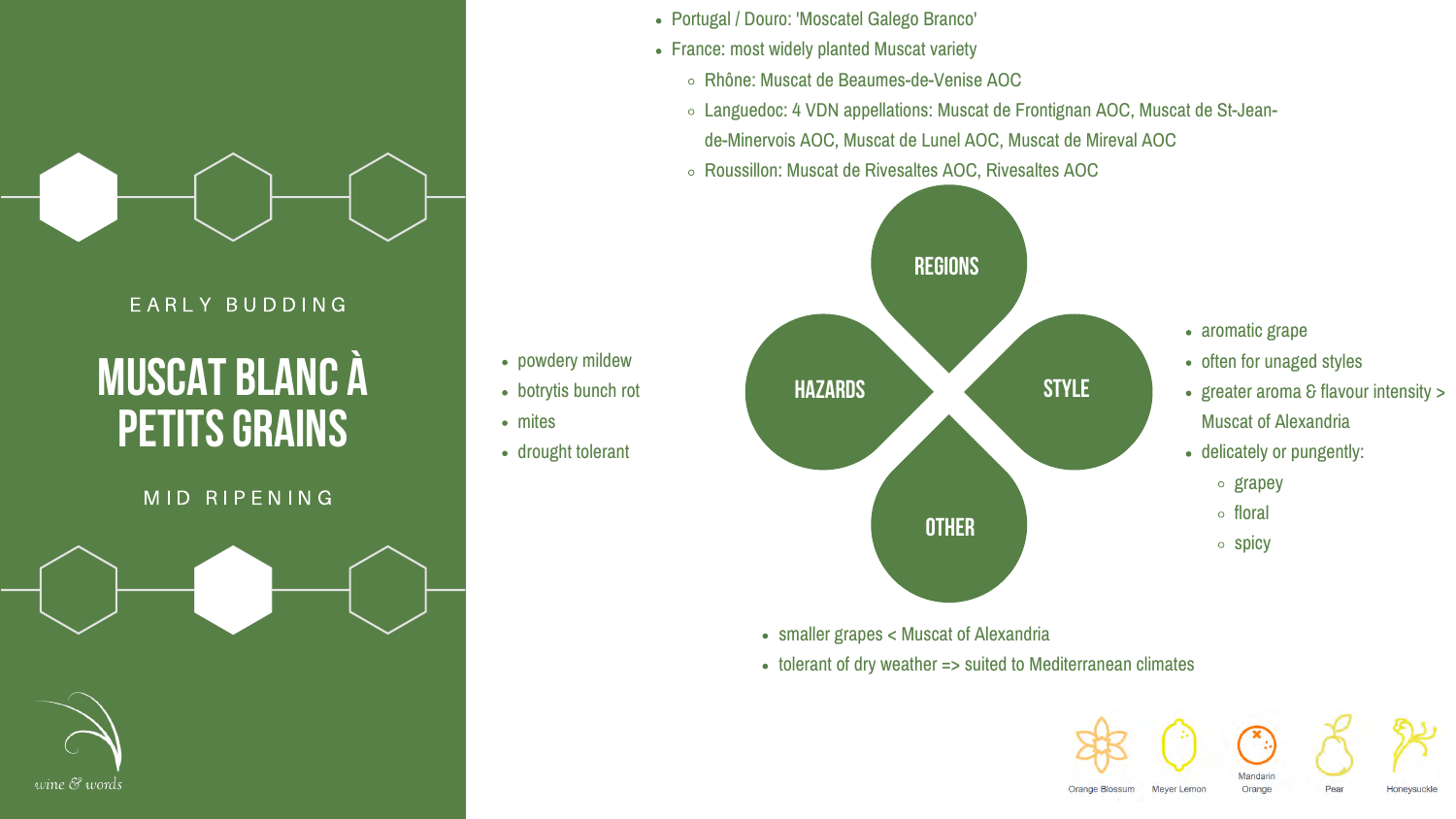## **sercial**

### LATE RIPENING





### E A R L Y B U D D I N G

- resistant to powdery mildew
- susceptible to botrytis bunch rot
- can experience poor fruit set

- 
- small # of plantings

Portugal: Madeira

- high acidity
- used for driest styles of Madeira

• late ripening -> especially in cool sites it can be the latest variety to be picked (barely above min. pot. alc. level)

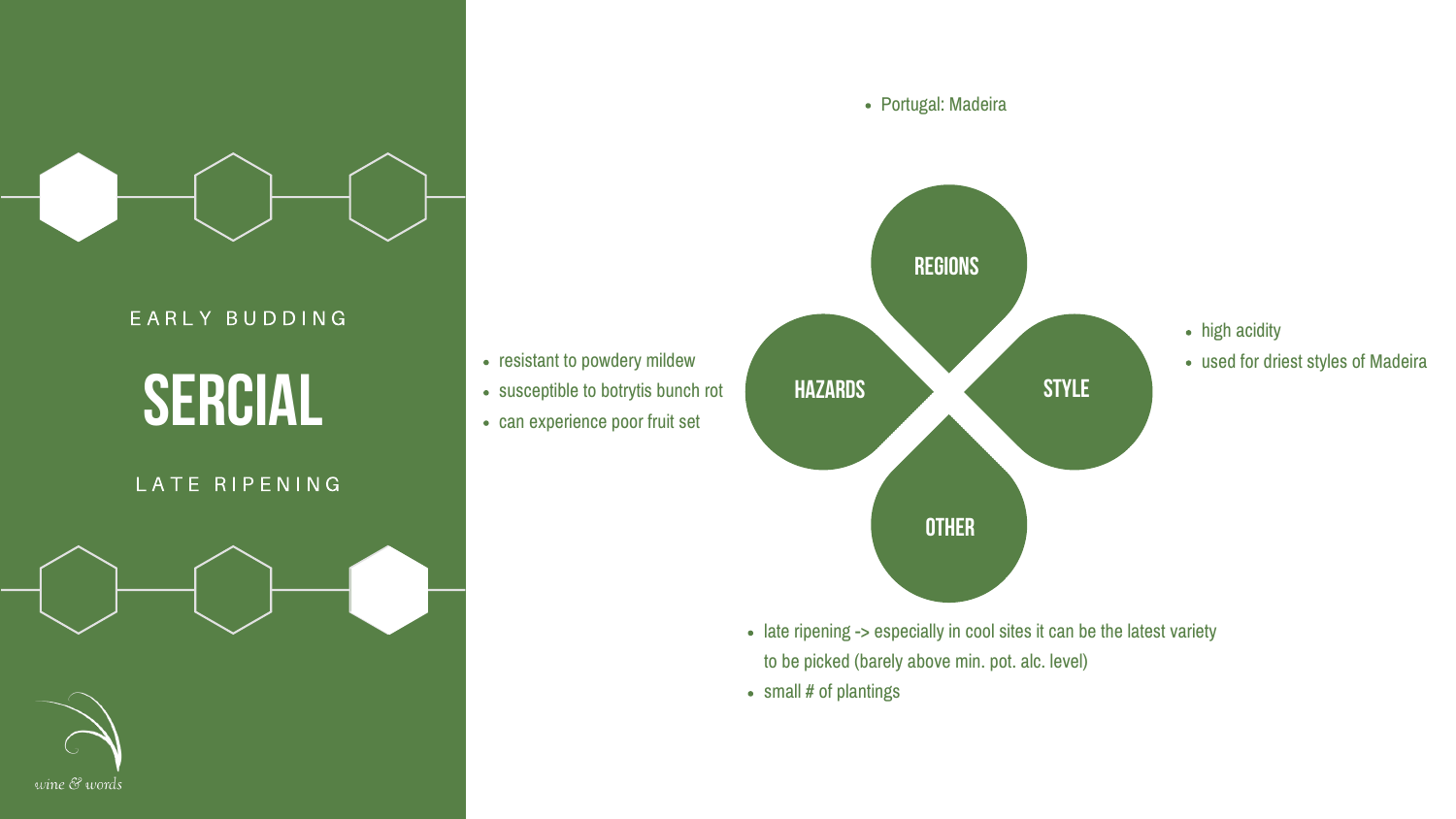# **malvasia (de São Jorge)**

E A R L Y B U D D I N G

### LATE RIPENING



- Malvasia de São Jorge:
	- $\circ$  high acidity
	- high levels of sugar
	- main variety for Malmsey / Malvasia: sweetest style of **Madeira**

- Portugal:
	- $\circ$  Madeira: 'Malvasia' = umbrella term for # grape varieties
		-
		- most planted now: Malvasia de São Jorge

historically most important: Malvasia Cândida (= Malvasia di Lipari, Malvasia di Sardegna, ... -> cultivated all round the western Mediterranean)

- Malvasia Cândida: early-budding, late-ripening.
- Malvasia de São Jorge:
	- most common Malvasia grown on Madeira
	- $\circ$  can produce relatively high yields



- Malvasia Cândida: very susceptible to powdery mildew => limits yields => only small plantings left
- Malvasia de São Jorge: susceptible to botrytis bunch rot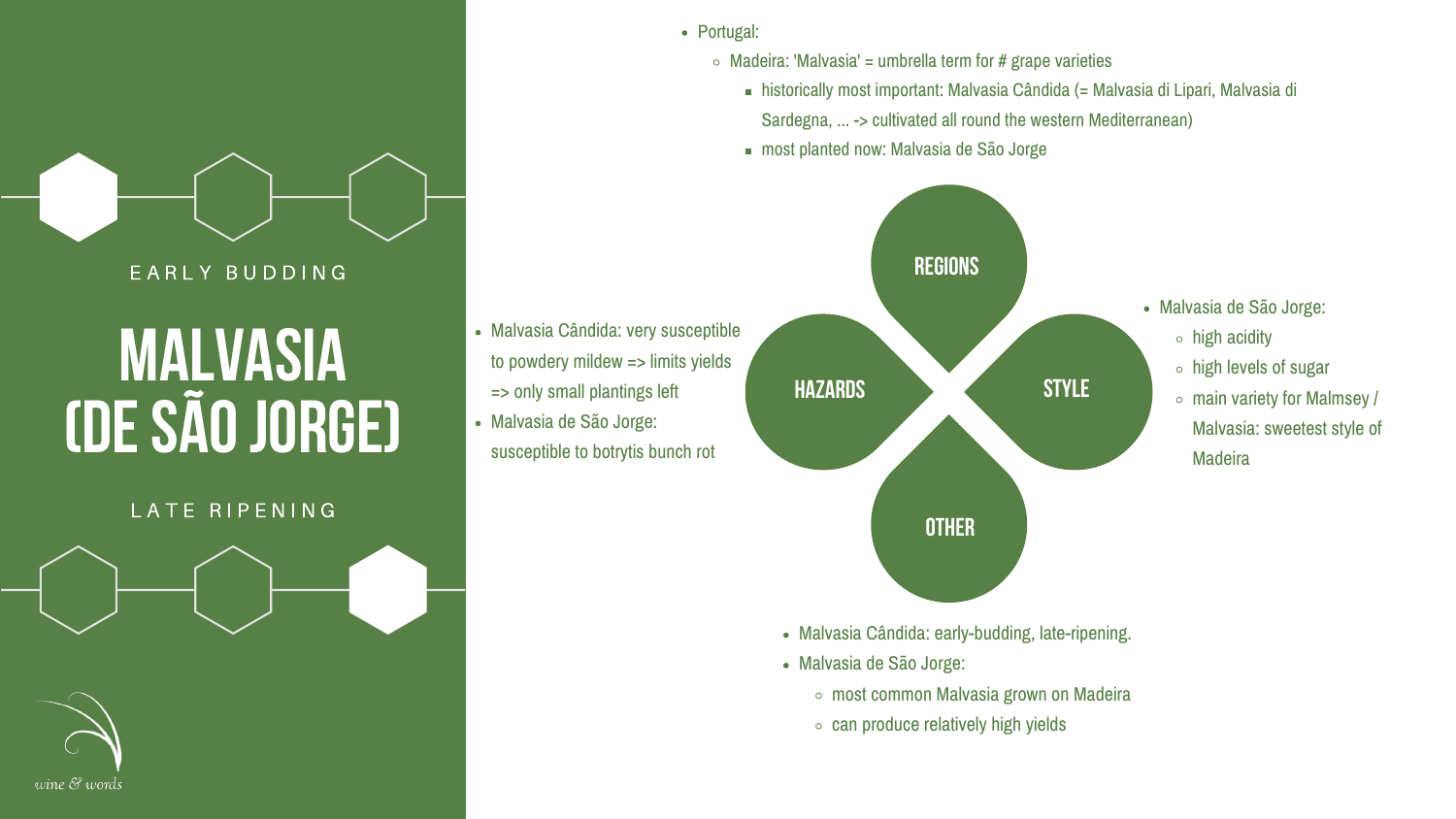

### EARLY TO MID BUDDING

## **grenache blanc**

#### MID RIPENING





- mainly in S. Rhône
- 
- 
- 

• good wind resistance

South of France, e.g. IGP Pays d'Oc, Corbières AOC, La Clape AOC Spain / Catalunya: Priorat, Montsant, Costers del Segre South Africa (Swartland)

for VDNs



• tendency to reach high alcohol levels => well suited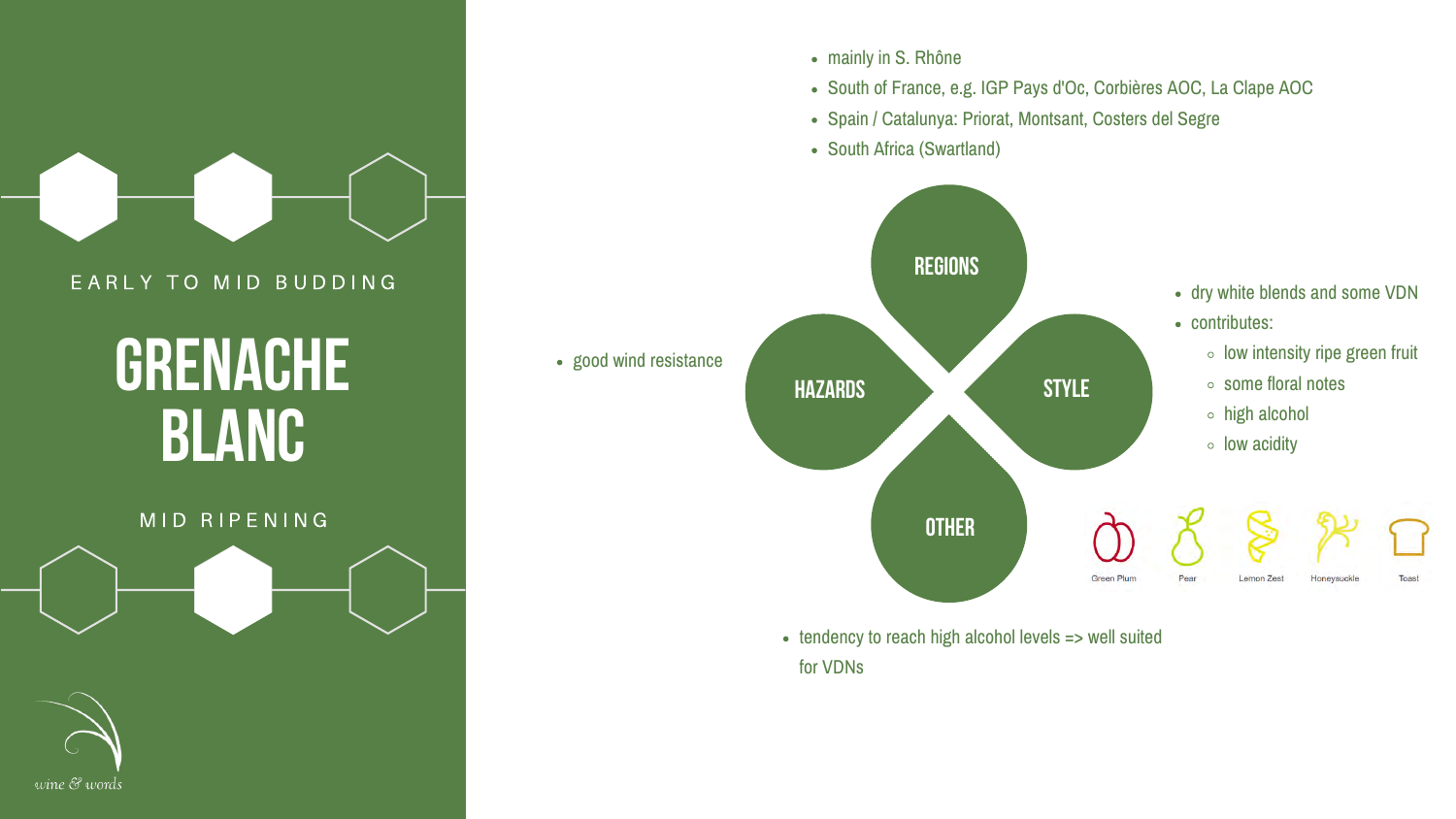

### MID BUDDING

## **verdelho**

### E A R L Y R I P E N I N G



- downy & powdery mildew
- botrytis bunch rot
- coulure

- 
- very early ripening
- 



• high acidity (slightly < Sercial)

• low yields -> small, compact bunches with few berries

second most planted V. vinifera in Madeira (after Tinta Negra)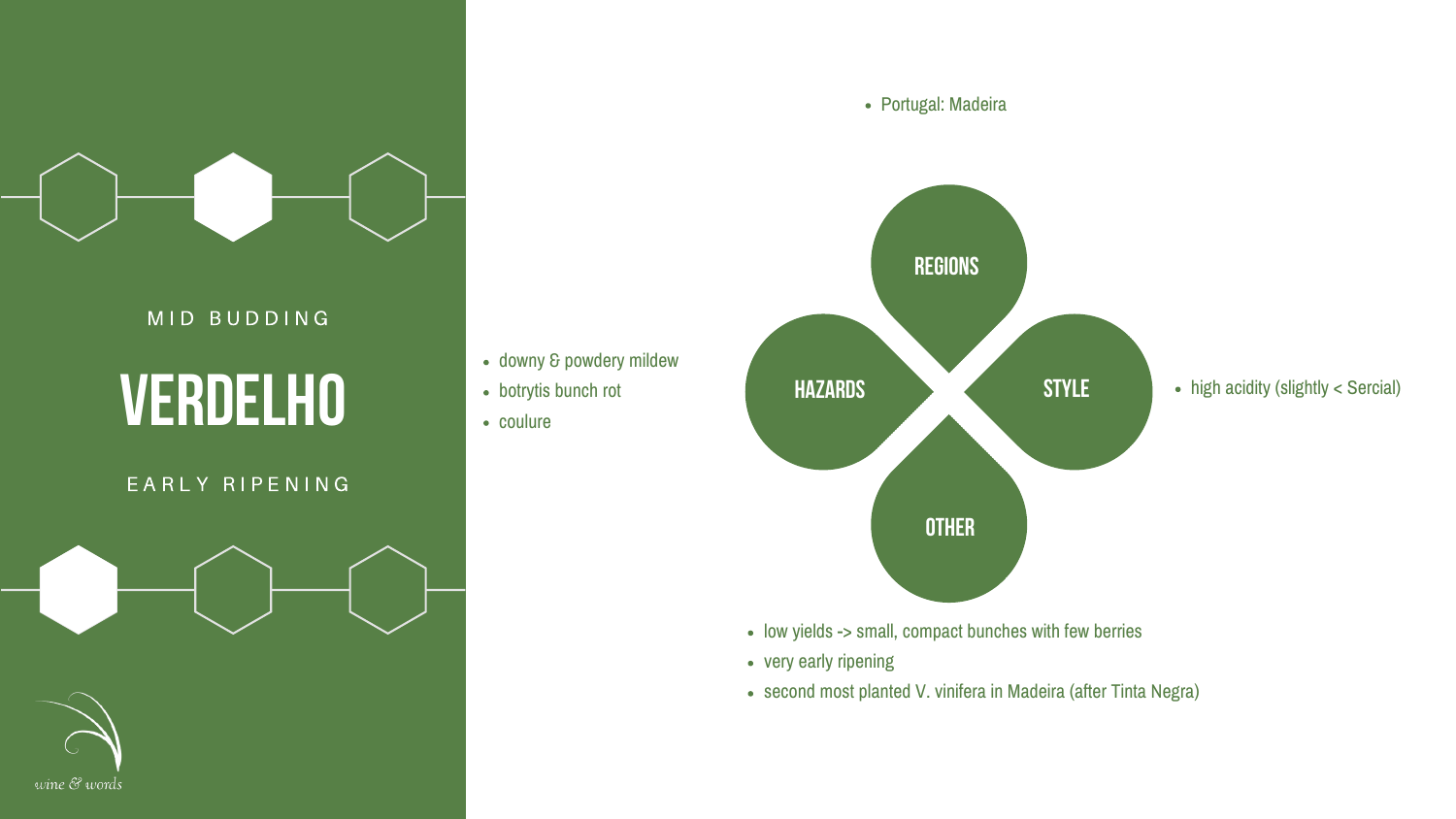# **/ PX**

#### MID RIPENING





- Spain: Jerez
	-
	- -

• botrytis bunch rot

 $\circ$  permitted to be grown in Montilla district (Córdoba)  $\circ$  then shipped into the Zona the Producción as fresh or raisined grapes or (more common) as young wine

used for production of sweet fortified wines and as a

◦ BUT: "large bunches of thick-skinned berries" (Wine

- sweetening agent
- small, thin-skinned grapes (WSET)
	- - Grapes book)
- dried ('asoleo')

accumulate high levels of sugar -> then traditionally sun-



downy mildew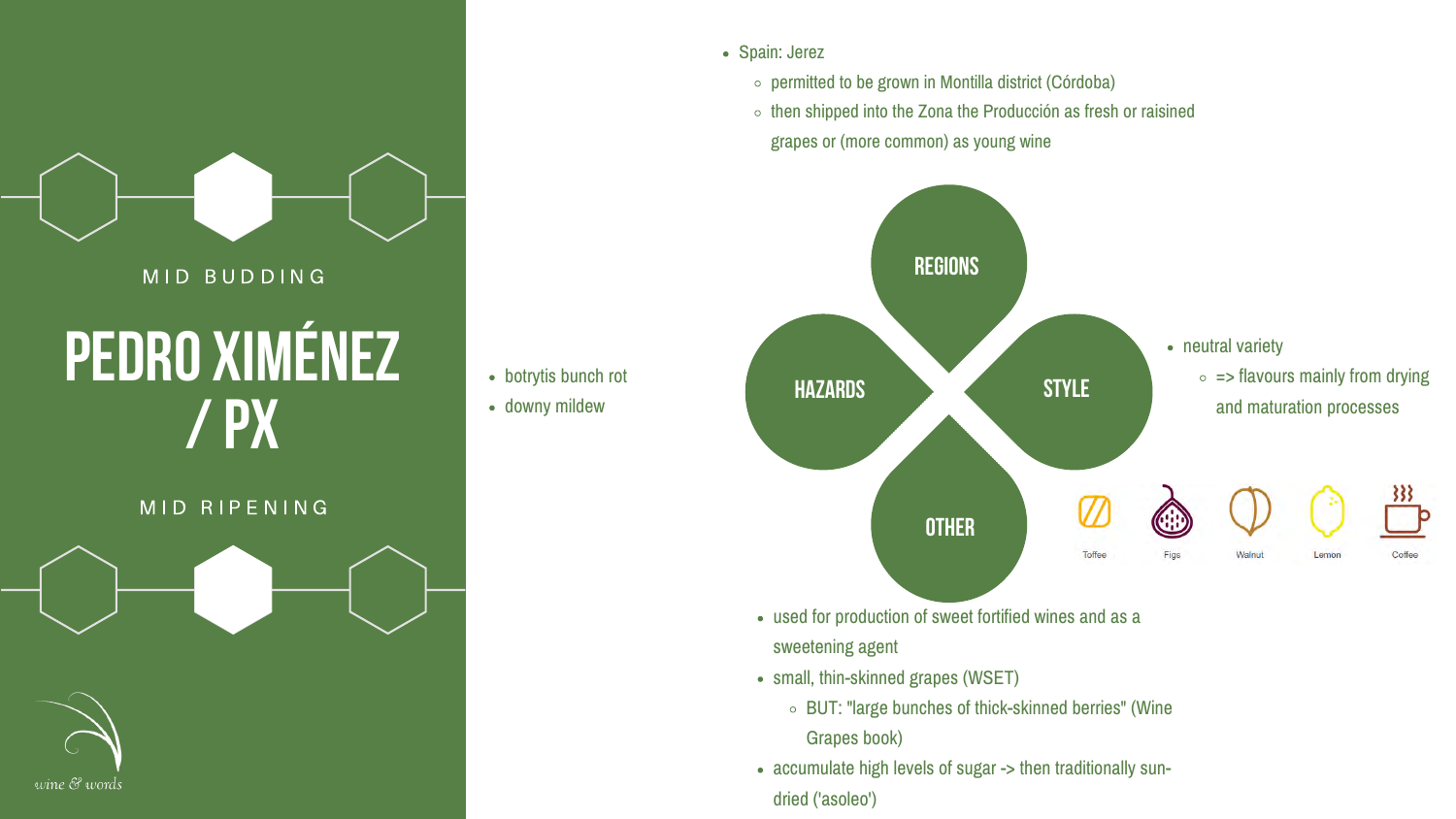

#### MID BUDDING

## **palomino**

### MID TO LATE RIPENING



Spain: Jerez (= Palomino Fino / Listán)

#### • fairly susceptible to downy mildew

- fairly resistant to powdery mildew
- resistant to rot
- tendency to oxidise

well-suited to hot, dry, sunny sites / weather • loses acidity quickly when it nears maturity











Jackfruit

Almond

Saline

- 
- capable of producing large yields
- 

## $\circ$  principal variety for all dry and sweetened styles of sherry



- neutral variety -> doesn't add much primary aromas to sherry wines
- varietal wines: typically low in alcohol
	- $\circ$  low lvls of fermentable sugars
	- usually picked early
- low acidity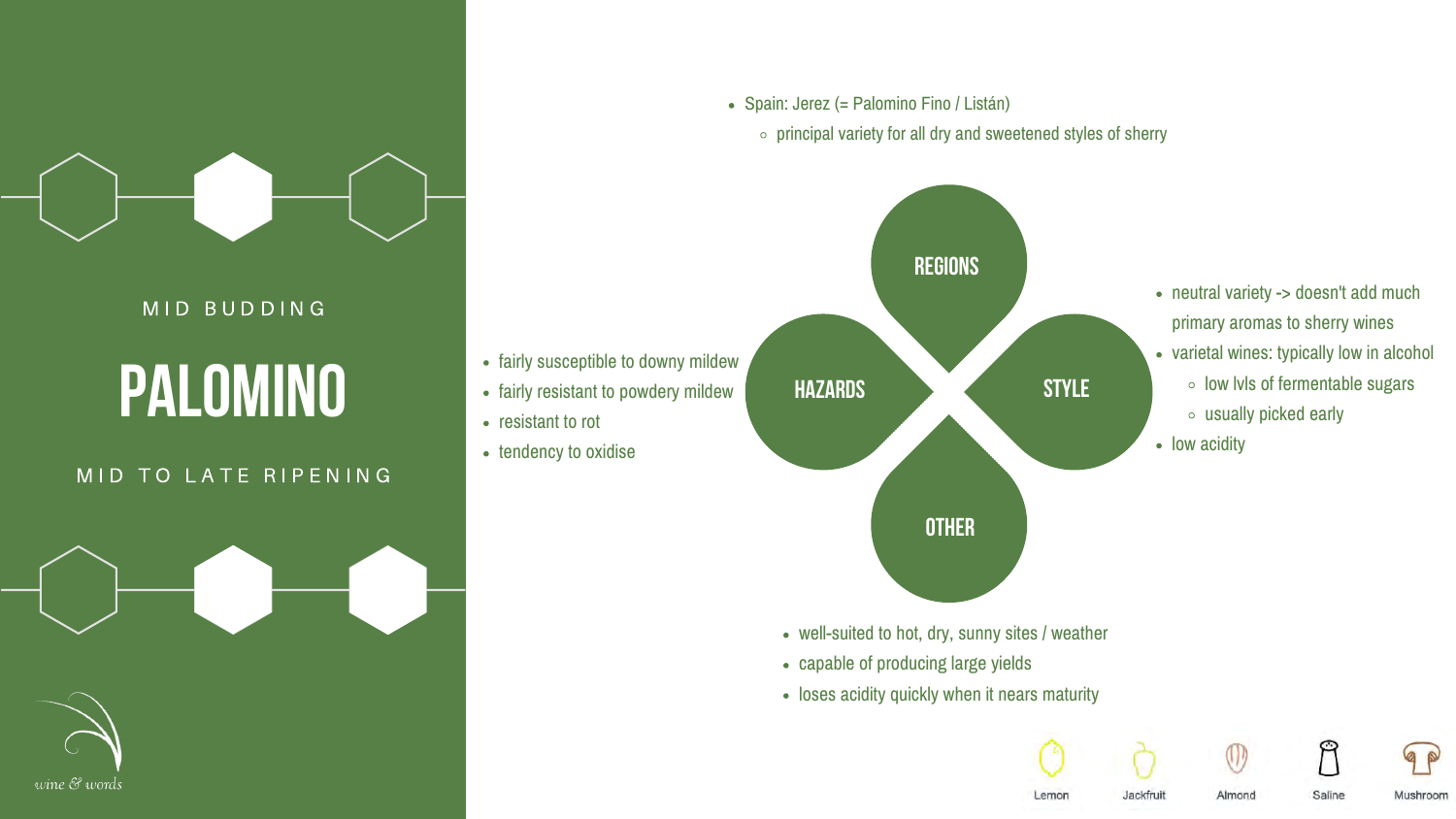## **moscatel/ muscat of alexandria**

#### LATE RIPENING



- heat and drought resistant
- powdery mildew
- botrytis bunch rot

- Spain (Moscatel de Alejandría) Jerez: sometimes called 'Moscatel de Chipiona' France: especially Roussillon
- 
- - Muscat de Rivesaltes AOC
	- Rivesaltes AOC

### MID BUDDING

- 
- Jerez: coastal town of Chipiona: generally on sandy 'arena' soils well adapted to heat and drought
- usually for 'Moscatel' wines and some VDNs
- bigger grapes than Muscat Blanc & achieves higher sugar levels
- wines often considered less refined than Muscat Blanc => plantings are declining



- less subtle, stickier sweet wines than small-berried Muscat
- pronounced intensity
- cooked orange, apricot, orange flowers, honey (linalol, geraniol)
- sweet, with high alcohol

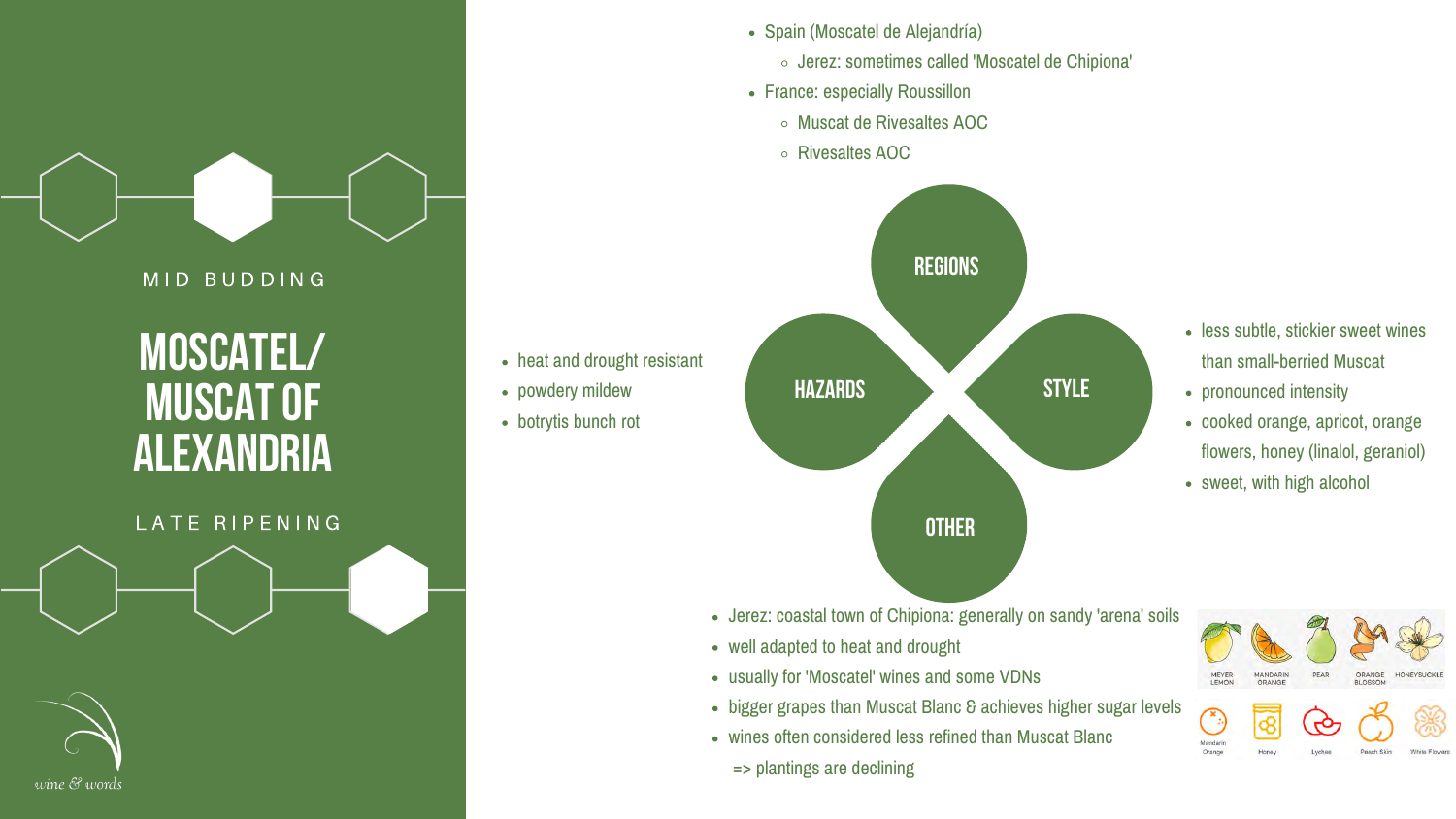## **malvasia fina / boal**

#### E A R L Y R I P E N I N G



• generally easy to grow



 $\blacksquare$  umbrella term for # grape varieties in Madeira: Boal Cachudo

- Portugal:
	- Douro: 'Malvasia Fina'
	- Madeira: 'Boal':
		-
		-



- moderately susceptible to fungal diseases
- susceptible to drought: severe water stress may interfere with ripening

- in Madeira: grows best in warm, low-altitude sites in S of island
	- $\circ$  susceptible to drought => needs adequate irrigation

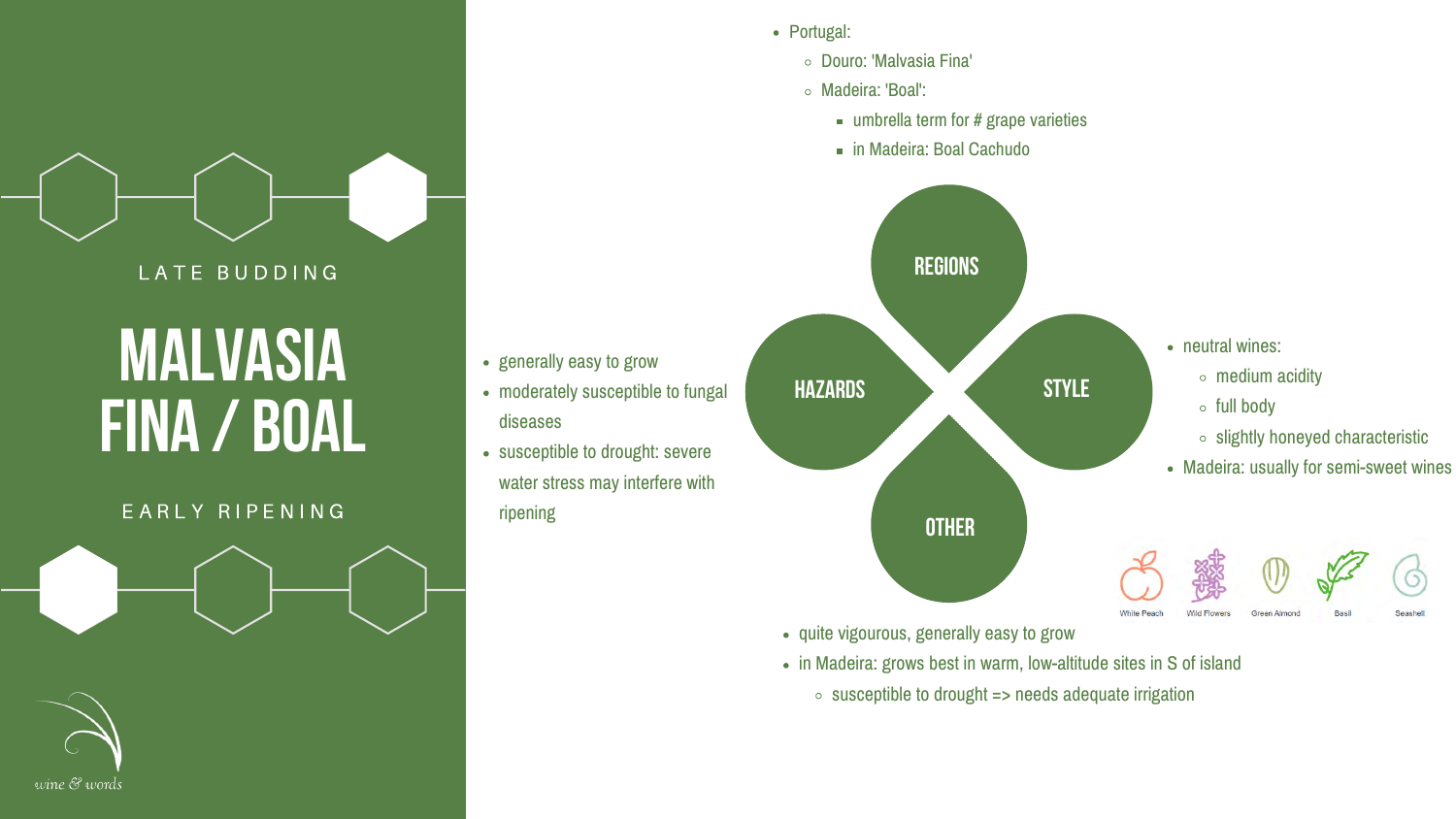## **terrantez**

### LATE RIPENING



- thin-skinned, extremely fragile grapes
- powdery mildew
- botrytis bunch rot
- berry splitting

- 
- 

### ? B U D D I N G





• susceptible to powdery mildew & botrytis bunch rot => picked soon after reaching 9% abv potential alcohol very low yields (zero in some years) => now almost extinct



- once highly regarded
- rare, aromatic, full-bodied wines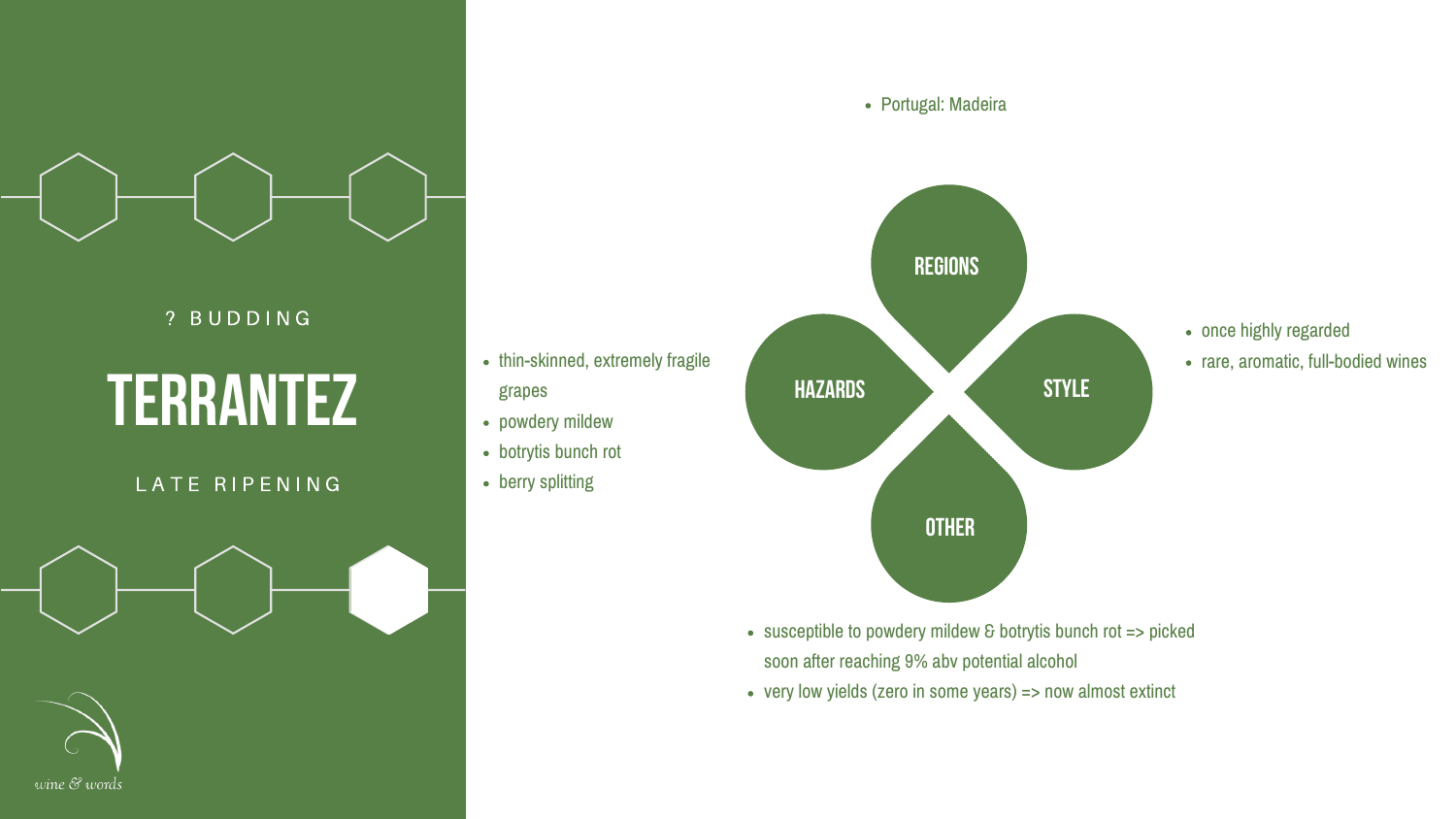# **Tinta roriz**

### E A R L Y R I P E N I N G





#### E A R L Y B U D D I N G

- powdery mildew
- eutypa dieback
- fairly resistant to botrytis bunch rot

PT: Douro ('Tinta Roriz'), other areas: 'Aragonez'

 $\bullet$  = Tempranillo in Spain

- raspberry and black plum fruit
- M to M+ acidity
- M to M+ tannins
- lends body and deep colour to port blends



- best grown in relatively cool sites (otherwise: suffers from water stress)
- capable of producing high yields -> needs to be limited or wines can lack concentration



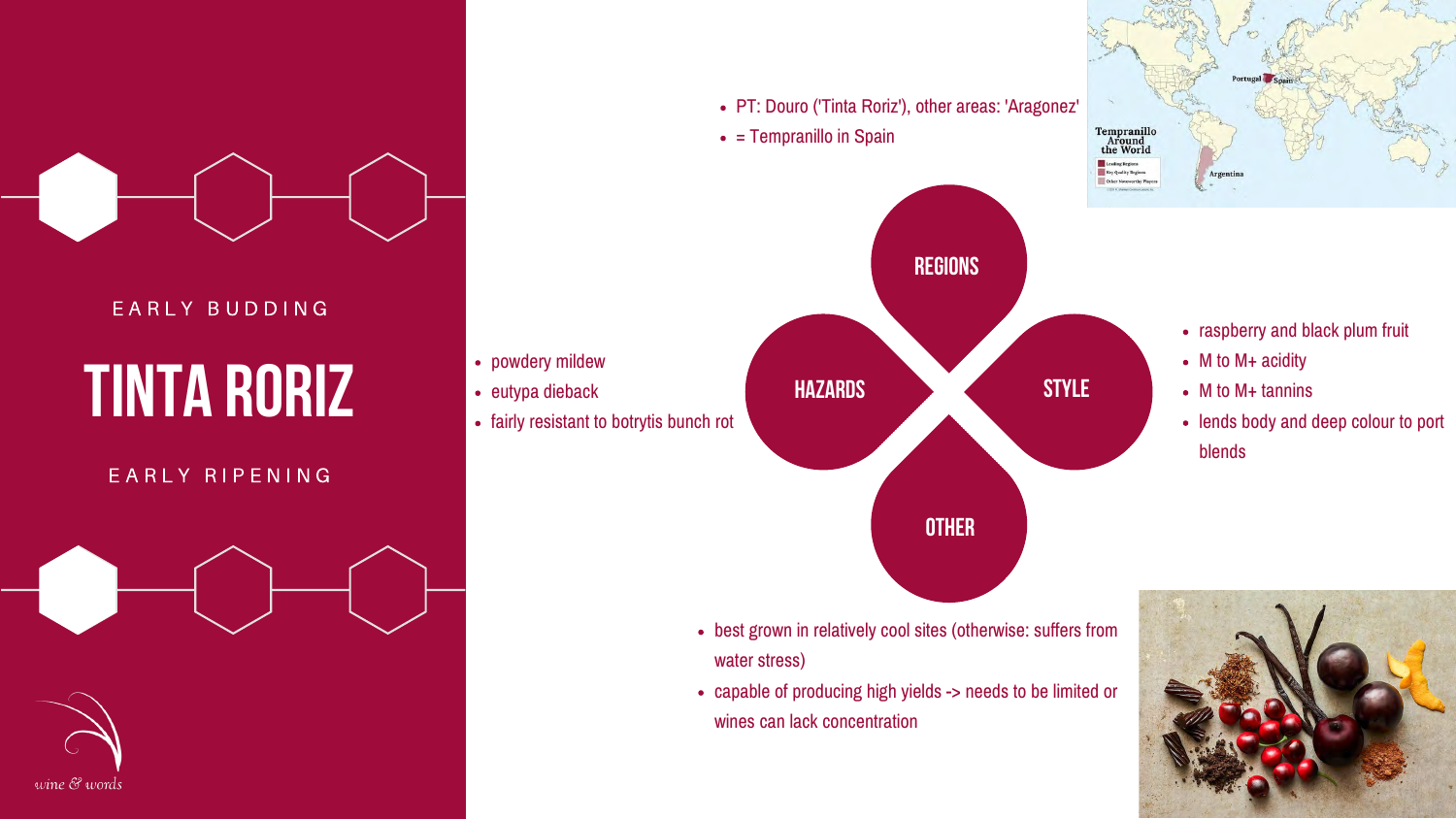# **Tinta barroca**

### E A R L Y R I P E N I N G





#### E A R L Y B U D D I N G

prone to heat damage and grape shrivelling

- 
- capable of producing high yields



best grown in relatively cool sites: high altitude or northfacing slopes, usually in Baixo Corgo / Cima Corgo

- less floral, more earthy flavours
- soft, full-bodied, cherry and blackberry
- can lack acidity unless in coolest sites
- colour tends to fade quickly

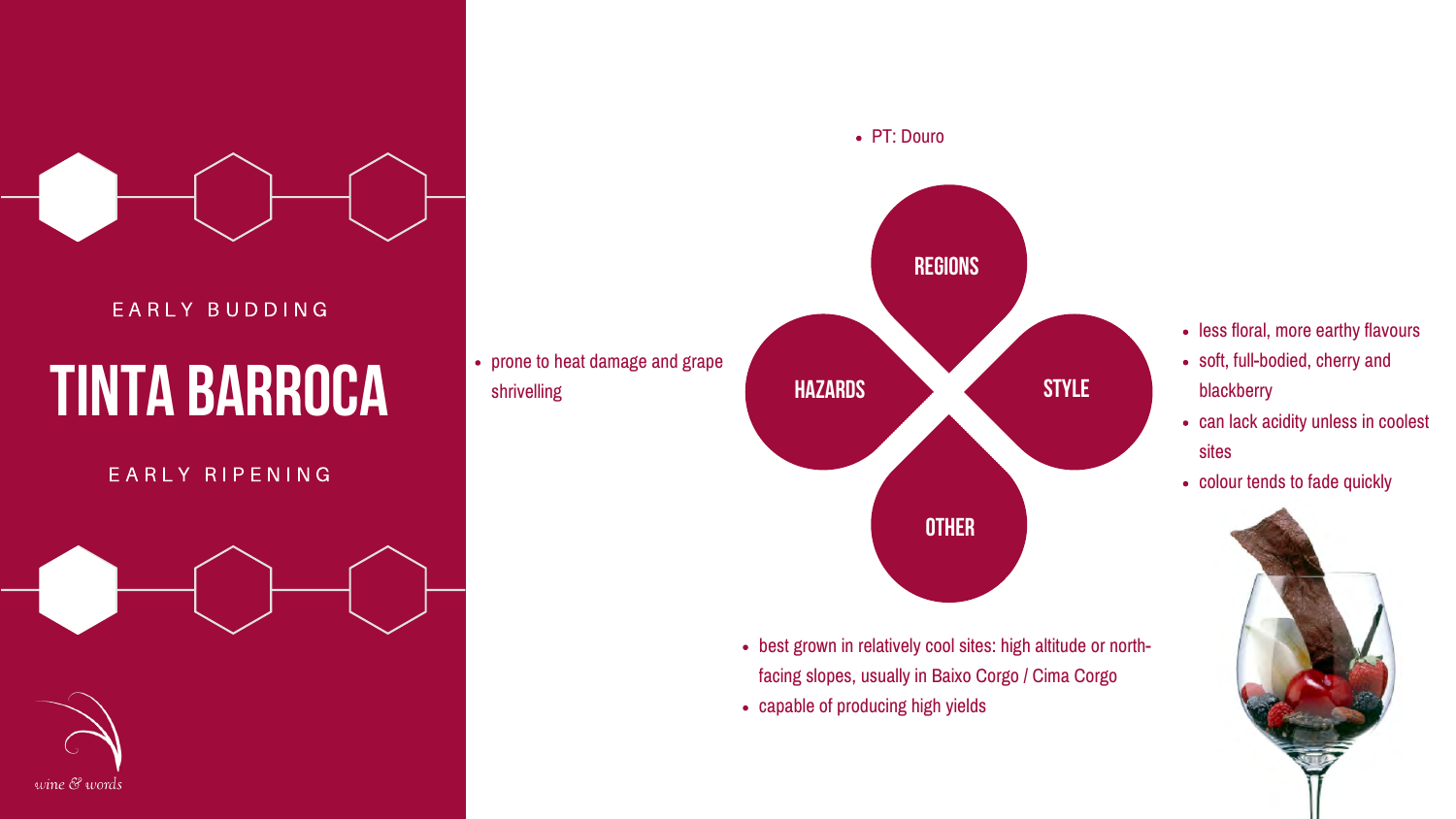

#### E A R L Y T O M I D B U D D I N G

## **tinta amarela / trincadeiro**

#### E A R L Y R I P E N I N G



### 'Tinta Amarela' in Douro 'Trincadeira' in other parts of Portugal



 $\bullet$  PT:



- full-bodied
- concentrated black fruits
- spicy notes
- approachable in youth + capable of ageing





#### • tight bunches of grapes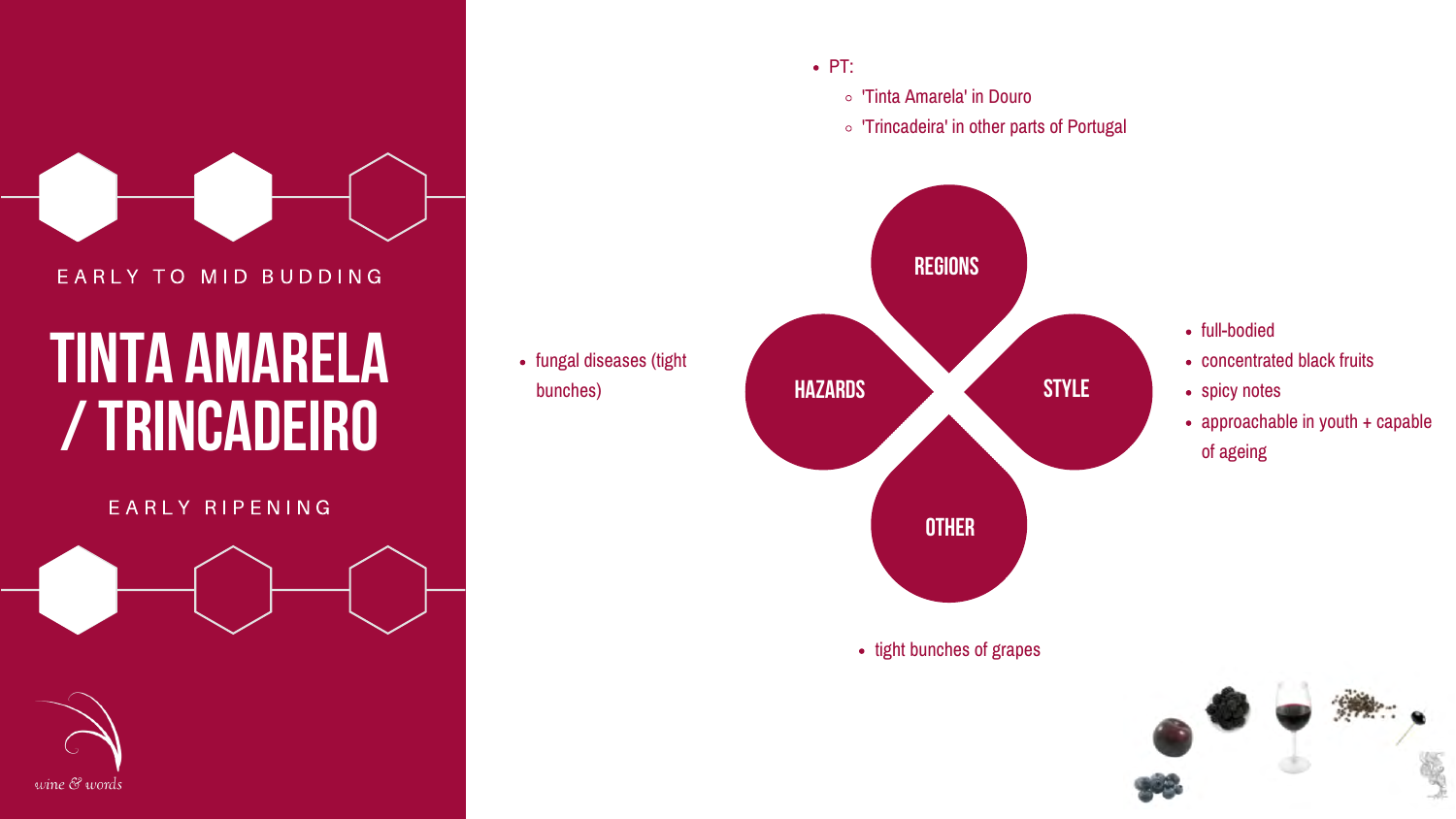## **touriga nacional**

#### MID RIPENING



E A R L Y B U D D I N G

• high vigour -> managed through summer pruning wines are said to have long ageing potential => often component in premium, long-matured port wines

• coulure => can lower yields substantially & cause vine imbalance



- retains acidity well
- 
-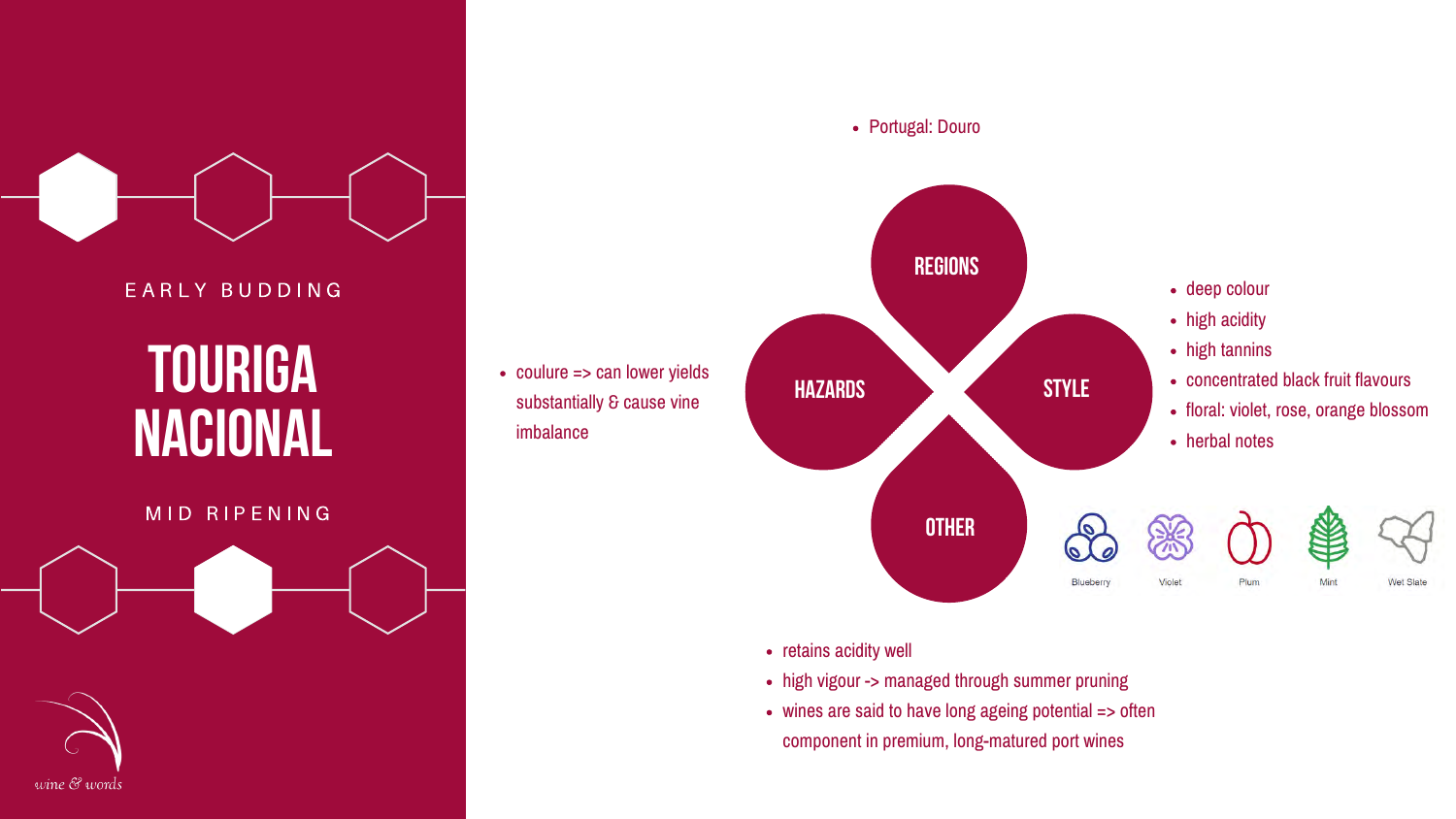

#### M I D B U D D I N G

# **tinta negra**

#### M I D R I P E N I N G



- Portugal: Madeira
- 



used to produce Madeira wines of all sweetness levels

• most planted variety on Madeira

• sensitive to abrupt temperature changes

- 
- high yielding, easy to grow

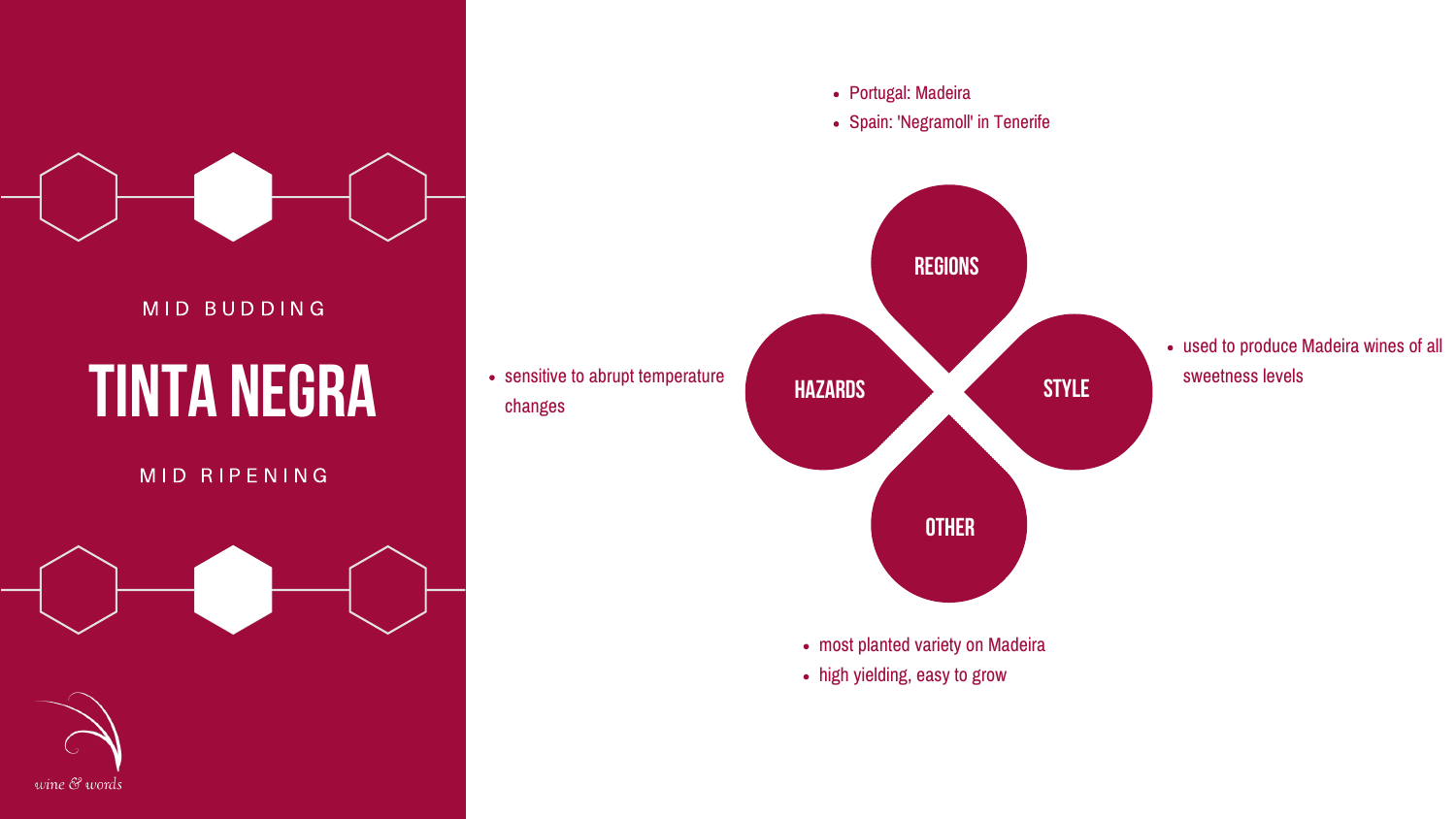

#### MID BUDDING

## **muscat à petits grains rouges**

#### M I D R I P E N I N G



- Australia: Rutherglen (VIC)
	-
- -
- - Rutherglen Muscat
		- avg. age 3-5y
		- **RS 180-240 g/L**
	- Classic Rutherglen Muscat
		- $\blacksquare$  avg. age 6 10y
		- $RS 200 280 g/L$
	- Grand Rutherglen Muscat
		- avg. age 11-19y
		- $\textsf{RS}$  RS 270 400 g/L
	- Rare Rutherglen Muscat
		- avg. age min. 20y
		- $\textsf{RS}$  RS 270 400 g/L
- usually (increasing with style):
	- $\circ$  medium amber or tawny
	- $\circ$  pronounced raisins, figs, dates, sweet spices
	- full body; M alcohol
	- $\circ$  M+ acidity

• red-skinned mutation of Muscat Blanc à Petits Grains GS: warm days and long, dry autumns => high sugar

grapes: often left on the vine to shrivel => dried fruit characteristics & potential alcohol of up to 20% abv • if old vines: deeper coloured, more concentrated wines

- botrytis bunch rot
- mites
- drought tolerant

- 
- accumulation
- 
- 

 $\circ$  = 'Rutherglen Brown Muscat' France: Rhône: for red and rosé VDN in Muscat de Beaumes-de-Venise AOC • 4 styles:



#### powdery mildew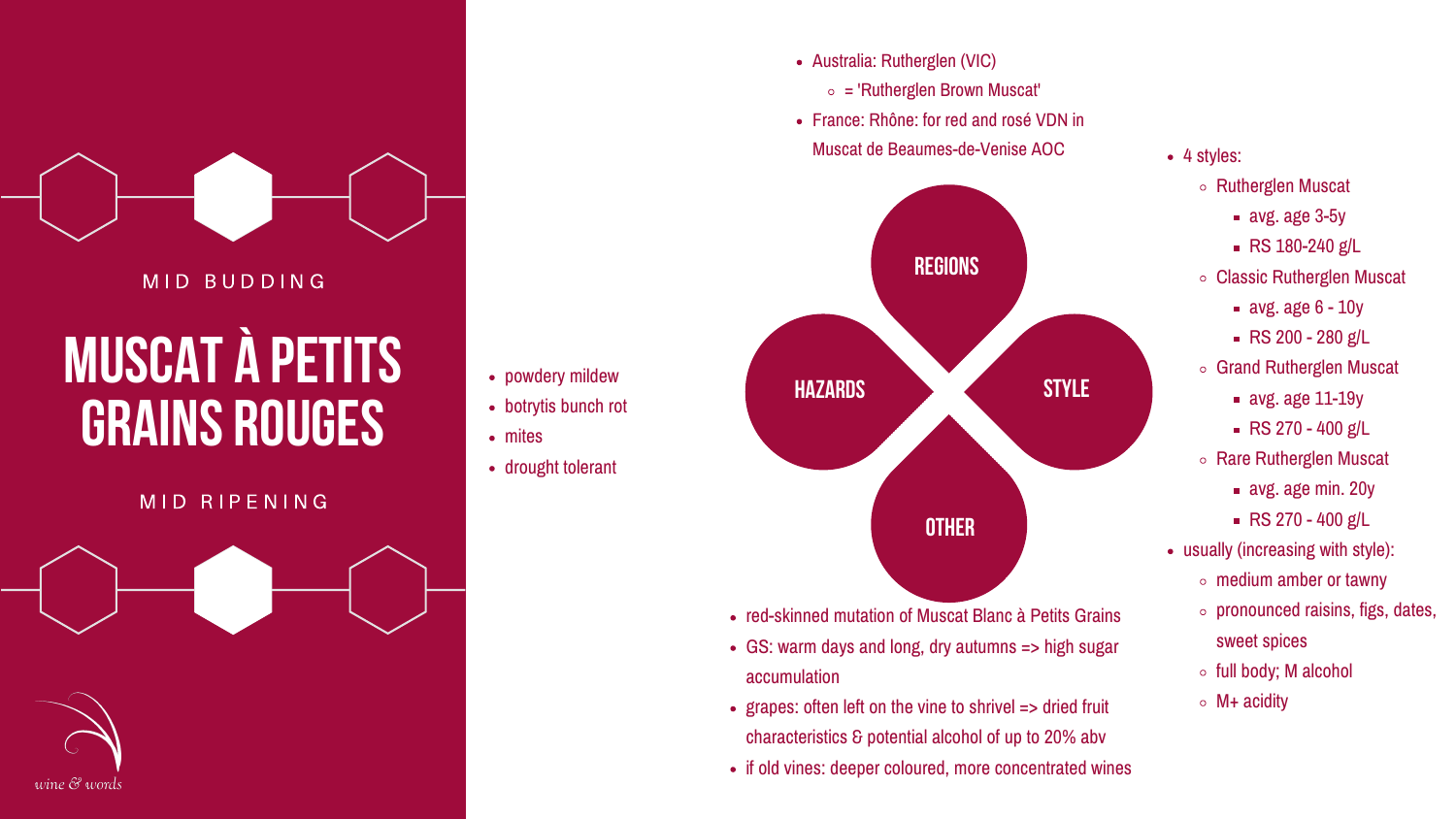- for fortified wines: mainly VDNs in Southern France:
	-
	- Roussillon:
		- Banyuls AOC: min 50% Gren N
		-
		- **Rivesaltes AOC: reds: mainly Gren N**

### • good drought resistance

# **grenache noir**

### LATE RIPENING



### E A R L Y B U D D I N G

Rhône: Vin Doux Naturel Rasteau AOC: min 75% Gren N

**Banyuls Grand Cru AOC / Maury AOC: min 75% Gren N** 

- yield can be reduced by:
	- coulure
	- downy mildew
	- $\circ$  phomopsis
	- botrytis bunch rot

drought tolerant -> good in Mediterranean





- climates
- needs warm climate to ripen
- high-yielding grape variety
- upright growth -> very suitable as bush vine • can accumulate high sugar lvls quickly =>
- very suitable for VDNs

### **OTHER**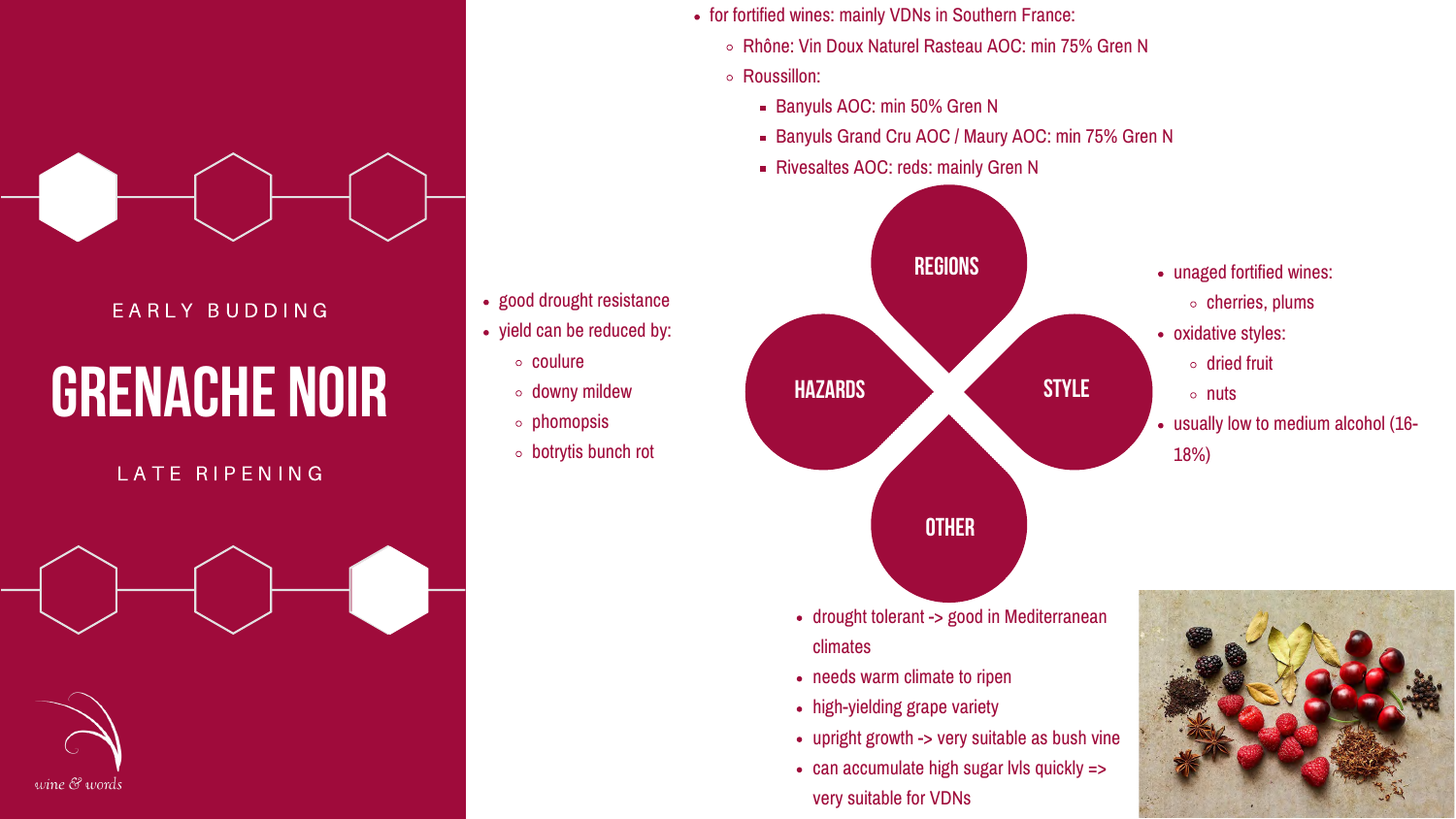# **tinto cão**

### L A T E R I P E N I N G



- thick-skinned
	- $\circ$  relatively resistant to fungal diseases
- very heat tolerant

- 
- 
- 



### E A R L Y B U D D I N G

- concentrated wines
- high acidity
- capacity to age well

• low-yielding variety • ripens late very heat tolerant

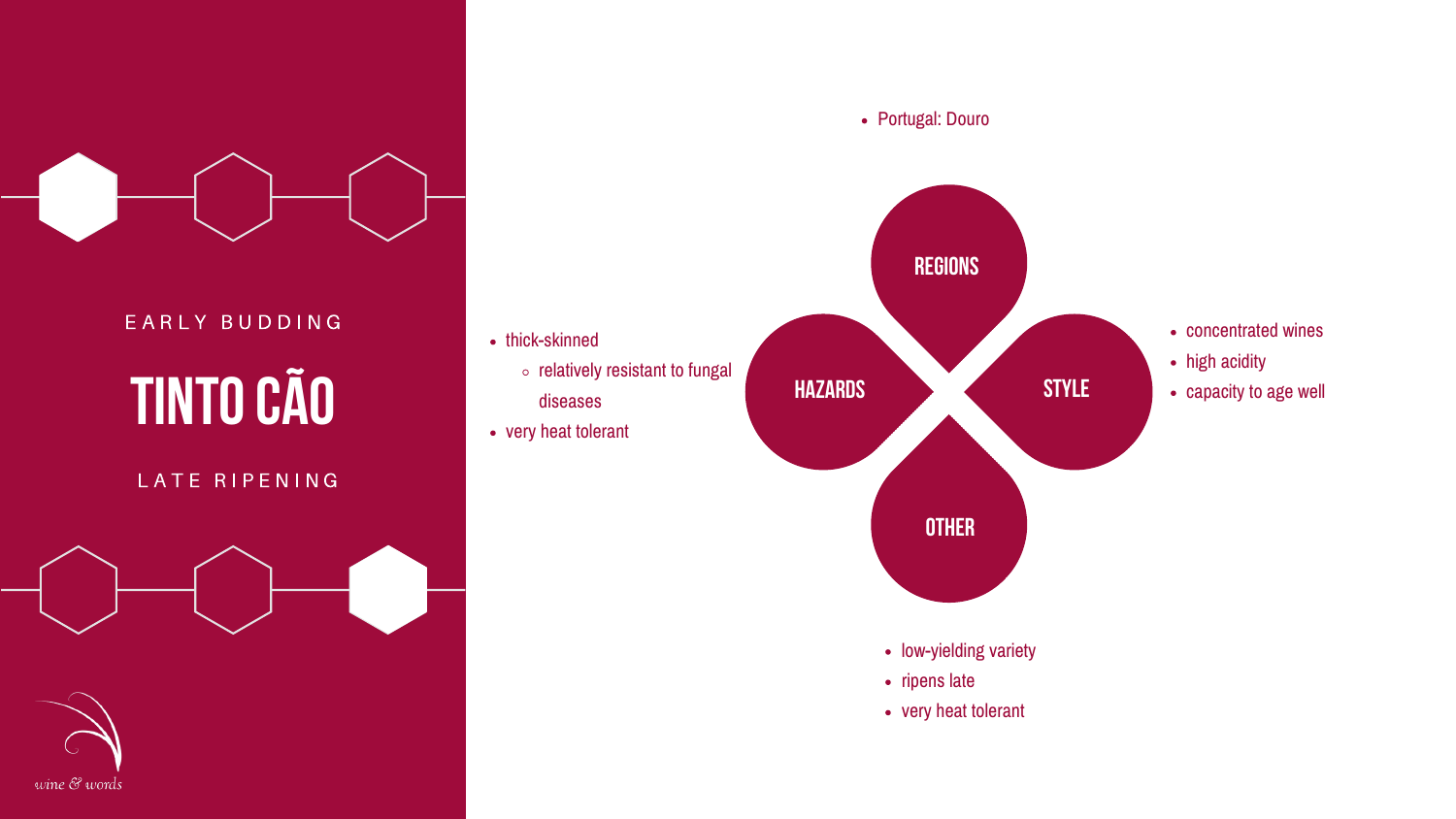### EARLY TO MID BUDDING

## **touriga franca**

### LATE RIPENING



- thick-skinned
	- $\circ$  relatively resistant to fungal diseases

- 
- tight bunches of thick-skinned grapes
- 
- 



WSET: late-ripening (vs. mid to late ripening: Wine Grapes book) • can be vigorous => needs to be managed e.g. summer pruning) popular with growers => most grown variety by far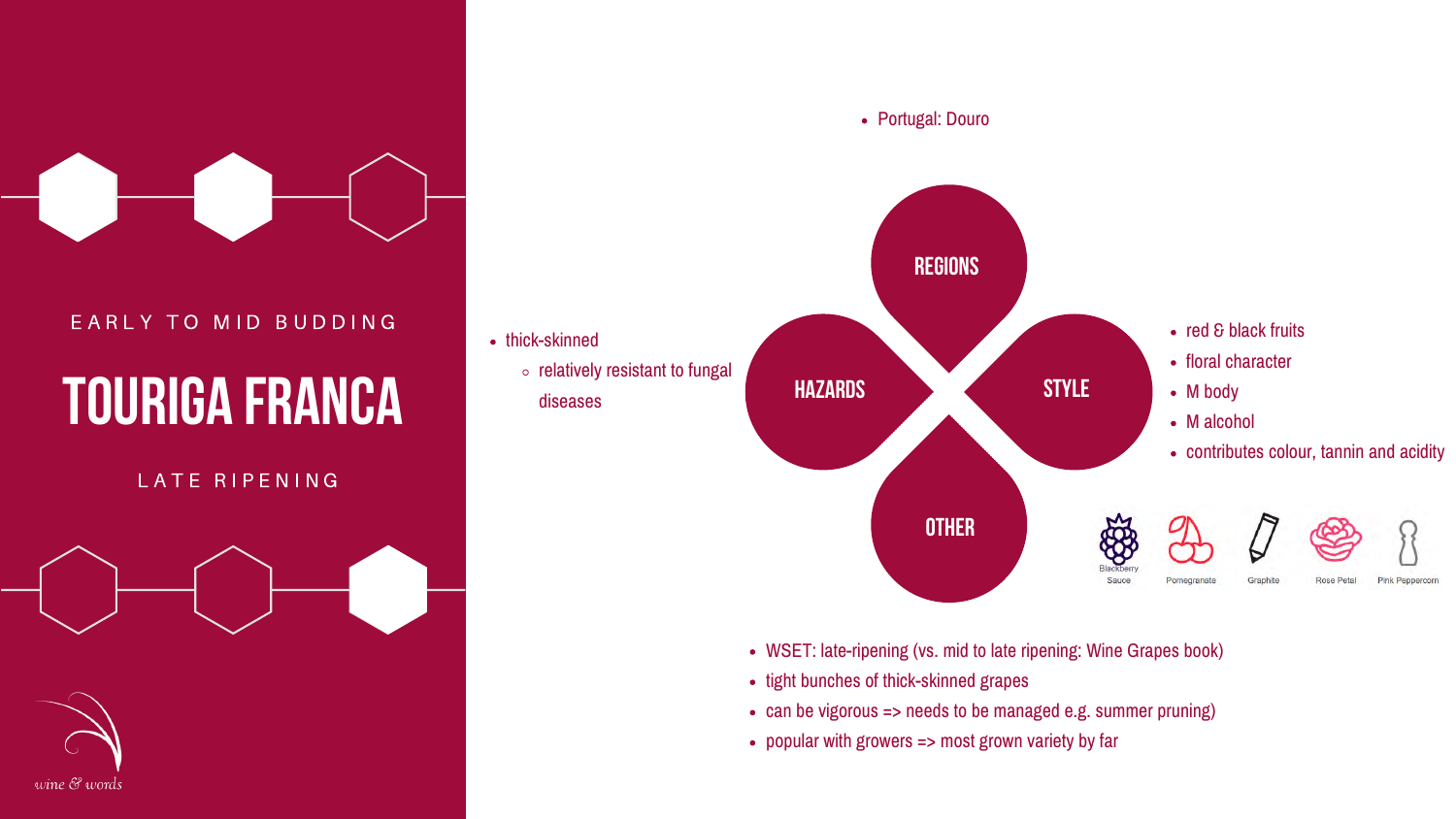

## **sousão** MID TO LATE BUDDING

### M I D TO LATE RIPENING



• thick-skinned

Portugal: Douro: 'Sousão'

• in Douro: found mainly in the old mixed vineyards e.g. in ungrafted Nacional vineyard of Quinta do Noval • increasingly popular for deep colour intensity (often used for colour) and ability to retain high levels of acidity ○ e.g. by Symington: appreciated for acidity / freshness

- -